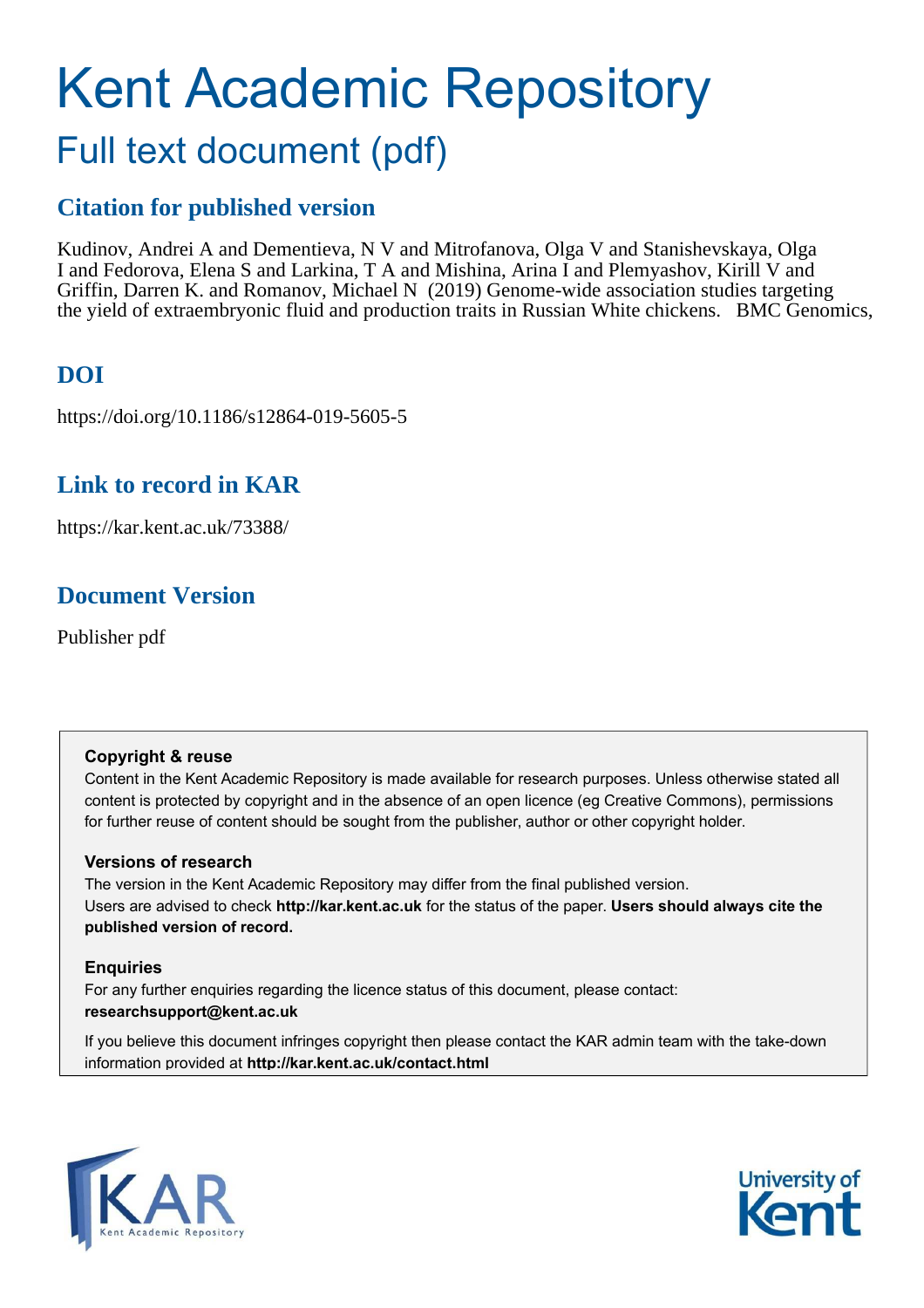### **RESEARCH ARTICLE Example 2014 12:30 The Contract of Contract ACCESS**

## Genome-wide association studies targeting the yield of extraembryonic fluid and production traits in Russian White chickens

Andrei A. Kudinov<sup>1,2</sup>, Natalia V. Dementieva<sup>1</sup>, Olga V. Mitrofanova<sup>1</sup>, Olga I. Stanishevskaya<sup>1</sup>, Elena S. Fedorova<sup>1</sup> , Tatiana A. Larkina<sup>1</sup>, Arina I. Mishina<sup>1</sup>, Kirill V. Plemyashov<sup>1</sup>, Darren K. Griffin<sup>3\*</sup>@ and Michael N. Romanov<sup>1,3</sup>

#### Abstract

Background: The Russian White is a gene pool breed, registered in 1953 after crossing White Leghorns with local populations and, for 50 years, selected for cold tolerance and high egg production (EL). The breed has great potential in meeting demands of local food producers, commercial farmers and biotechnology sector of specific pathogen-free (SPF) eggs, the former valuing the breed for its egg weight (EW), EL, age at first egg (AFE), body weight (BW), and the latter for its yield of extraembryonic fluid (YEF) in 12.5-day embryos, ratio of extraembryonic fluid to egg weight, and embryo mass. Moreover, its cold tolerance has been presumably associated with day-old chick down colour (DOCDC) – white rather than yellow, the genetic basis of these traits being however poorly understood.

Results: We undertook genome-wide association studies (GWASs) for eight performance traits using single nucleotide polymorphism (SNP) genotyping of 146 birds and an Illumina 60KBeadChip. Several suggestive associations ( $p < 5$ . 16\*10<sup>−</sup> <sup>5</sup> ) were found for YEF, AFE, BW and EW. Moreover, on chromosome 2, an association with the white DOCDC was found where there is an linkage disequilibrium block of SNPs including genes that are responsible not for colour, but for immune resistance.

**Conclusions:** The obtained GWAS data can be used to explore the genetics of immunity and carry out selection for increasing YEF for SPF eggs production.

Keywords: GWAS, Russian white chicken breed, Poultry, Day-old chick down colour, Yield of extraembryonic fluid, SNP

#### Background

Programmes for the conservation of genetic resources including local, rare and endangered breeds are gaining increasing importance for the preservation of biodiversity, especially in farm animals (e. g., [\[1](#page-10-0), [2](#page-10-0)]). Such gene pool chicken breeds are characterised by variations in phenotypic diversity and, in comparison to commercial poultry, are distinguished by high viability, special quality of meat and eggs, and/or having unique genetic features and appearance [\[1](#page-10-0), [3](#page-10-0)–[6](#page-10-0)]. One such breed is the Russian White (RW), whose development began around 1929 from crossing local chickens with parental stocks of the White Leghorn breed imported from Denmark,

\* Correspondence: [D.K.Griffin@kent.ac.uk](mailto:D.K.Griffin@kent.ac.uk)

<sup>3</sup>School of Biosciences, University of Kent, Canterbury, Kent CT2 7NJ, UK Full list of author information is available at the end of the article

> © The Author(s). 2019 Open Access This article is distributed under the terms of the Creative Commons Attribution 4.0 International License [\(http://creativecommons.org/licenses/by/4.0/](http://creativecommons.org/licenses/by/4.0/)), which permits unrestricted use, distribution, and reproduction in any medium, provided you give appropriate credit to the original author(s) and the source, provide a link to the Creative Commons license, and indicate if changes were made. The Creative Commons Public Domain Dedication waiver [\(http://creativecommons.org/publicdomain/zero/1.0/](http://creativecommons.org/publicdomain/zero/1.0/)) applies to the data made available in this article, unless otherwise stated.

body weight (BW).

the UK and USA [\[7](#page-10-0)] in the Pyatigorsk and Kuchino breeding centres. Before RW was approved as a genuine breed in 1953, more attention was paid in Pyatigorsk to increase egg production (EL), and in Kuchino to increase

The RW population maintained at the Russian Research Institute of Farm Animal Genetics and Breeding (RRIFAGB) was put under strong selection pressure for 50 years (1953 to 2003) [[3,](#page-10-0) [7,](#page-10-0) [8\]](#page-10-0). Derived from one founder, its breeding was carried out selecting for tolerance to cold in chicks [\[7](#page-10-0)]. Initially, the day-old chick down colour (DOCDC) was yellow but selection for cold tolerance led to individuals with white down [[3\]](#page-10-0), the trait being supposedly controlled by the recessive gene sw for snow-white down in the chick [[9\]](#page-10-0). It is currently used to develop poultry lines for the production of viral vaccines







Kudinov et al. BMC Genomics (2019) 20:270 https://doi.org/10.1186/s12864-019-5605-5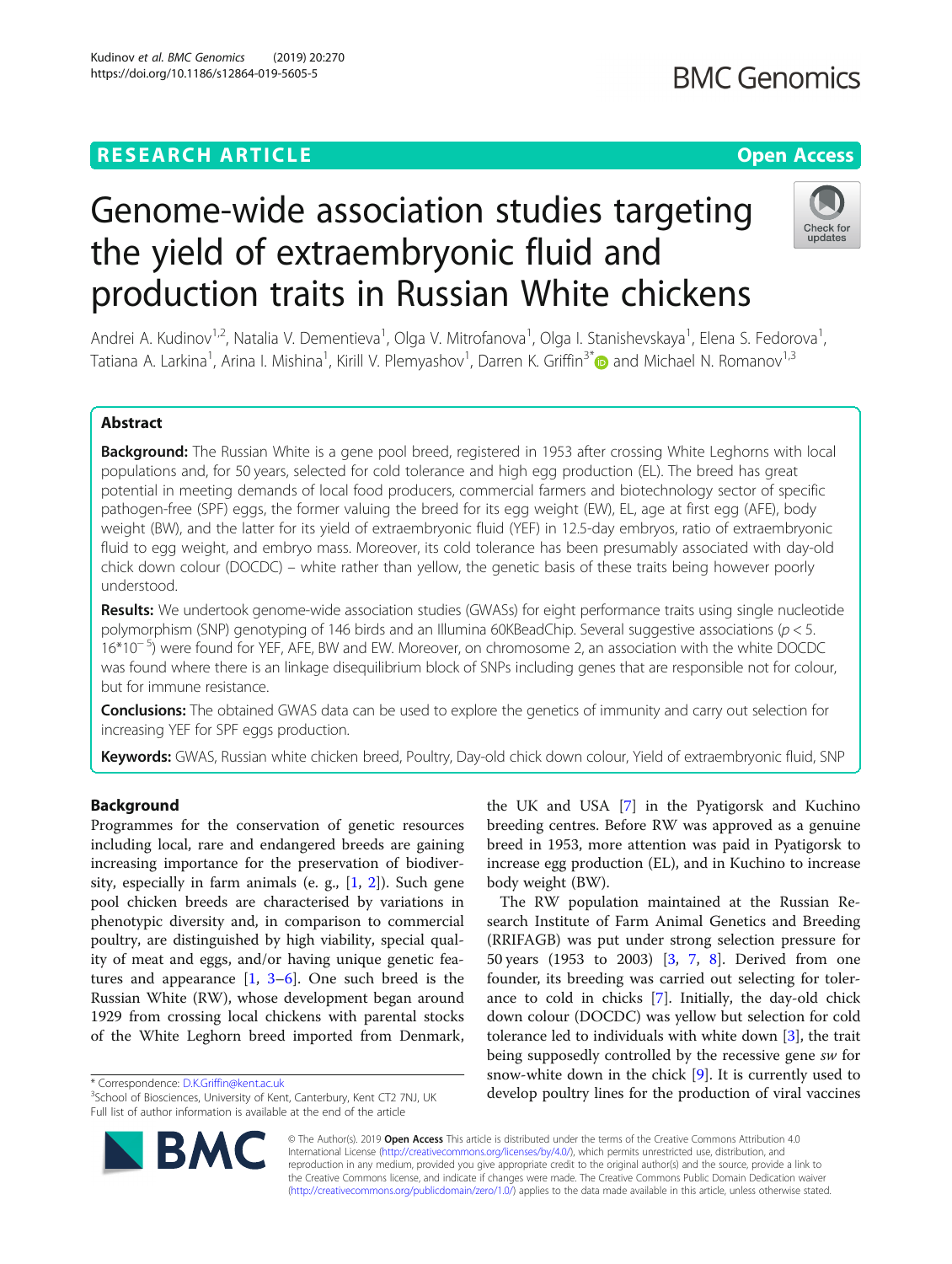<span id="page-2-0"></span>in embryonated eggs. The use of developing chick embryos makes it possible to increase the vaccine production and to expand the spectrum of viruses cultivated in the laboratory.

Despite the importance of this breed for all the above reasons, there is little or no information on the factors affecting (a) the yield of allanto-amniotic fluid that serves as a raw material for the vaccine production, and (b) as a consequence, the viral antibody titre in this fluid  $[10-12]$  $[10-12]$  $[10-12]$  $[10-12]$ . To carry out effective selection for increasing the yield of extraembryonic fluid (YEF), the genetic factors affecting this parameter must be established. Furthermore, in breeding egg laying hens, there are certain economically relevant traits at extreme ends of the phenotypic spectrum, knowledge of the genetics of which could be of use to breeders. These include AFE, egg weight (EW) and BW, and to take these traits into account is determinative both in the production of biopreparations and in the use of eggs for food purposes.

Recently, with the development and application of high-throughput genotyping technologies, it has become possible to identify associations of genomic regions and loci with selected traits. Traditional approaches, such as microsatellites randomly distributed throughout the genome, previously found quantitative trait loci (QTLs) for many economically important traits [[13](#page-10-0)–[20\]](#page-10-0). Locating single nucleotide polymorphisms (SNPs) in functional and positional candidate genes allowed testing for associations with the trait itself [\[21](#page-10-0)–[30\]](#page-10-0). With the advent of whole genome next generation sequencing, however, either through the intermediate of a SNP chip, or more recently (as technology has become cheaper) by sequencing individuals directly, genome-wide association studies (GWASs) are discovering new loci associated with specific traits [[31](#page-11-0)–[34](#page-11-0)].

In particular, SNP genotyping using the Illumina Chicken 60 K SNP iSelect BeadChip (Illumina, USA), along with whole genomic sequencing, has found associations with traits related to poultry immunity and phenotypic characteristics [[35,](#page-11-0) [36\]](#page-11-0). Given the importance of gene pool lines in general and the ability to refine pre-existing genotype  $\times$  phenotype associations by GWAS, such studies are essential. Taking into account the pivotal importance of the RW line specifically for the vaccine and foodstuff production as well as understanding the genetic basis of cold tolerance, GWAS using RW seems to be a priority. With this in mind, the aim of this study was to establish hitherto undiscovered associations in the genome of Russian gene pool chickens with the following traits: EW, YEF, ratio of extraembryonic fluid to egg weight (REFEW), embryo mass (EM), EL, AFE, BW and, because of its association with cold tolerance, DOCDC.

#### Results

#### Day-old chick down colour

As a result of the genotyping of 146 RW females from 12 sires (Table 1) using 35,390 SNPs spread across 28 autosomes (Additional file [1](#page-9-0): Table S1), five markers located on the chicken chromosome (GGA) 2 region were detected to be suggestively associated ( $p \leq 4.2e-5$ ) with DOCDC. The phenotypic variance explained by the set of SNPs was  $11\%$  (SE = 0.12). Three SNPs on GGA4 (rs16455118), GGA7 (rs317256404) and GGA28 (rs16209462) were also above suggestive line, with the phenotypic variance explained by them being  $33\%$  (SE = 0.18). The Manhattan and quantile-quantile (Q-Q) plots for DOCDC are presented in Fig. [1,](#page-3-0) and detailed information about the appropriate associated markers is given in Table [2.](#page-4-0) The observed genomic inflation factor  $(\lambda_{\rm g})$  was 1.019.

The level of linkage disequilibrium (LD) on GGA2 was calculated for the region span ranging between 119.6 to 124.4 Mb (Fig. [2](#page-5-0)). The region contained 123 SNPs, five of which were suggestively associated with DOCDC. Only two LD blocks from 24 detected ones were selected for the further detailed analysis. The first 11.8-kb haplotype block bordered on the most suggestive SNP (rs314384321), and included the genes LRRCC1 (leucine rich repeat and coiled-coil centrosomal protein 1) and SLC7A13 (solute carrier family 7 member 13). The second 180.3-kb block, with the suggestive SNP rs16116752 inside, contained the ZFHX4 (zinc finger homeobox 4) gene as well as two uncategorised non-coding RNA (ncRNA) loci, LOC107052753 and LOC101749450. One suggestive SNP each was also found in the genes DYSF (dysferlin) on GGA4 (rs16455118), PLEKHM3 (pleckstrin homology domain containing M3) on GGA7 (rs317256404) and SPPL2B (signal peptide peptidase like 2B) on GGA28 (rs16209462).

#### Yield of extraembryonic fluid

Two regions locating on GGA2 between 121.4 and 121.8 Mb and on GGA12 between 0.9 and 1.2 Mb were detected to be associated with YEF (Table [2](#page-4-0)). On GGA2, the SNP rs13730111 passed the significant test ( $p = 1.24e-6$ ), while rs316856766 passed the suggestive line ( $p = 1.4e-5$ ). Estimated explained phenotypic variance for both markers was  $17.9\%$  (SE = 0.20). Suggestive association on GGA12 was detected for two markers, rs15630281 and rs315166929, with explained phenotypic variance being  $10.6\%$  (SE = 0.12). The respective Manhattan and Q-Q plots are shown in Fig. [1,](#page-3-0) with the observed  $\lambda_{\rm g}$  being equal to 0.93.

On GGA2, the significant SNP rs13730111 was located in the ZNF704 (zinc finger protein 704) gene, and the CA2 (carbonic anhydrase 2) gene neighboured the suggestive SNP rs316856766. On GGA12, LD analysis was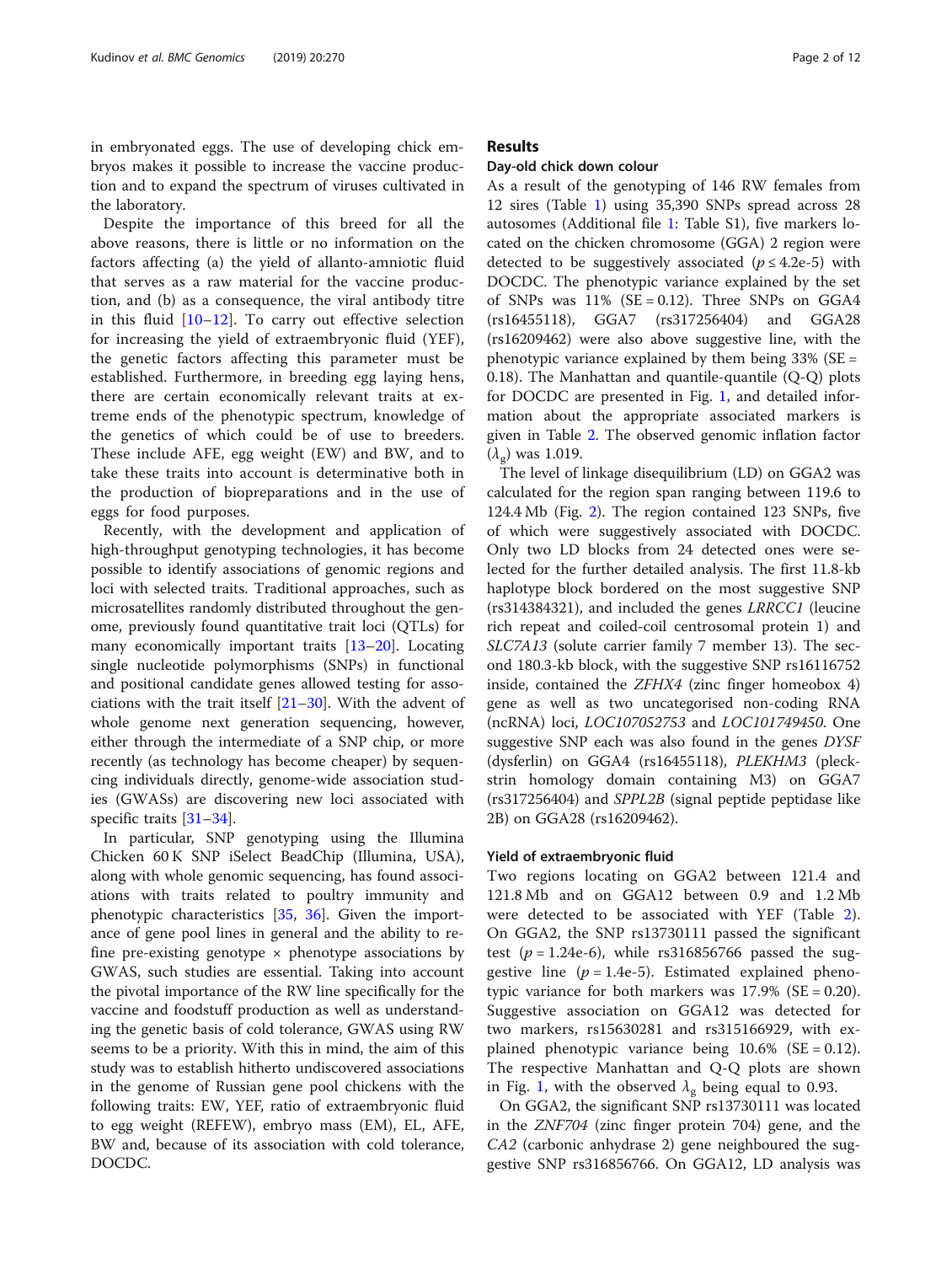| Sire           | No. of progeny | Half sibs      | Groups of full sibs               | Mean no. of animals within group | SD <sup>a</sup> |  |  |  |
|----------------|----------------|----------------|-----------------------------------|----------------------------------|-----------------|--|--|--|
|                | 9              | 3              | 2                                 | 3.00                             | 1.41            |  |  |  |
| $\overline{2}$ | 7              | $\mathfrak{D}$ | 2                                 | 2.50                             | 0.71            |  |  |  |
| 3              | 17             | $\mathfrak{D}$ | 5                                 | 3.00                             | 0.71            |  |  |  |
| 4              | 16             |                | 4                                 | 3.50                             | 0.58            |  |  |  |
| 5              | 11             | $\mathfrak{D}$ | 3                                 | 3.00                             | 1.73            |  |  |  |
| 6              | 7              | $\mathfrak{D}$ | 3                                 | 2.00                             | 0.00            |  |  |  |
| $\overline{7}$ | 13             | $\mathfrak{D}$ | 4                                 | 2.75                             | 0.96            |  |  |  |
| 8              | 12             |                | 4                                 | 2.50                             | 1.00            |  |  |  |
| 9              | 13             | ζ              | 3                                 | 3.33                             | 2.30            |  |  |  |
| 10             | 9              | $\mathfrak{D}$ | 3                                 | 2.33                             | 0.58            |  |  |  |
| 11             | 13             |                | 5                                 | 2.40                             | 0.55            |  |  |  |
| 12             | 11             | 3              |                                   | 4.00                             | 0.00            |  |  |  |
| Total          | 138            |                | + 8 animals with unknown pedigree |                                  |                 |  |  |  |

<span id="page-3-0"></span>Table 1 Number of half and full sibs animals with records within sire

Table shows the number of half and full sibs in the analysed population. All 138 birds can be divided into 12 groups according to sire ancestry; within each sire several animals were from the same dam. Thus, groups of full sibs are groups of animals with the same sire and dam. Origin of 8 birds was not defined clearly and was set as unknown in the study

<sup>a</sup>SD standard deviation

performed for region 0.9 to 1.2 Mb (Fig. [3](#page-6-0)), and resulted in identifying the SNP rs315166929 in LD block of 27 kb and another SNP, rs15630281, between two haplotype blocks. The whole region contained a single gene, RFT1 (RFT1 homolog), and the closest described gene, PRKCD (protein kinase C delta), situated 60 kb aside 25-kb LD block with high LD status ( $r^2 > 0.75$ ).

#### Age at first egg

Only one marker (rs317931060) on GGA1 passed the suggestive line for AFE (Table [2](#page-4-0)), with  $p$ -value = 1.5e-5 and  $13\%$  (SE = 0.17) of phenotypic variance explained. Despite a low signal, we detected a quite remarkable peak below the suggestive marker line on GGA1 ( $\lambda_g$  = 0.995; Fig. 1). LD analysis was performed for 8-Mb region containing suggestive and peak SNPs with  $p \leq$ 8.18e-4 (Fig. [4](#page-7-0)). Among three identified blocks, a suggestive SNP was located in a block with the lowest LD status as compared to others. The genes nearest to the suggestive 36-kb region were DYNC2H1 (dynein cytoplasmic 2 heavy chain 1) and PDGFD (platelet derived growth factor D). We also noted a region with a high LD, containing the SNP rs13558365 and coinciding with the DCUN1D5 (defective in cullin neddylation 1 domain containing 5) gene.

#### Body weight

For BW, no SNPs were detected to be significantly associated with this trait. A single SNP, rs15619223, on GGA4 passed the suggestive line ( $p = 2.9e-5$ ;  $\lambda_g = 1.019$ ; Table [2](#page-4-0) and Fig. 1), explaining  $10.5\%$  (SE = 0.14) of phenotypic variance. The marker was located within the LCORL (ligand dependent nuclear receptor corepressor like) gene.

#### Egg weight

For EW, two suggestively associated SNPs were identified on GGA2 (Table [2\)](#page-4-0), with the total explained phenotypic variance being  $13\%$  (SE = 0.14). These two SNPs, rs14201361 and rs14200974, were presented in the genes KIAA1468 (lisH domain and HEAT repeat-containing protein) and PHLPP1 (PH domain and leucine rich repeat protein phosphatase 1), respectively. Also, there was the ZCCHC2 (zinc finger CCHC-type containing 2) gene between two SNPs in a region 68.3 to 68.5 Mb. One SNP on GGA4 was located on the suggestive line with  $p$ -value = 5.42e-5 and within the  $TL1$  (tolloid-like protein 1 precursor) gene. The Manhattan and Q-Q plots for EW are presented in Fig. 1, with the observed  $\lambda_{\rm g}$  being equal to 1.0106.

#### Other traits

We did not detect any significant or suggestive associations for EM, EL and REFEW. The markers for EM and EL that had the greatest  $p$ -values were rs10724110 ( $p = 1e-4$ ) on GGA2 and rs317565390 ( $p =$ 9.6e-5) on GGA8, respectively. Both markers are located in intergenic regions and have no links with any known genes. For REFEW, we identified the markers rs14196507 and rs13730111 on GGA2, rs315166929 on GGA12, and rs15763249 on GGA15  $(p = 6.3*10 - 5$ to 7.9\*10–5). The SNP rs13730111 was also described in the given study as a significant marker for YEF. The second marker on GGA2 (rs14196507) is located in an intronic region of the RREB1 (ras responsive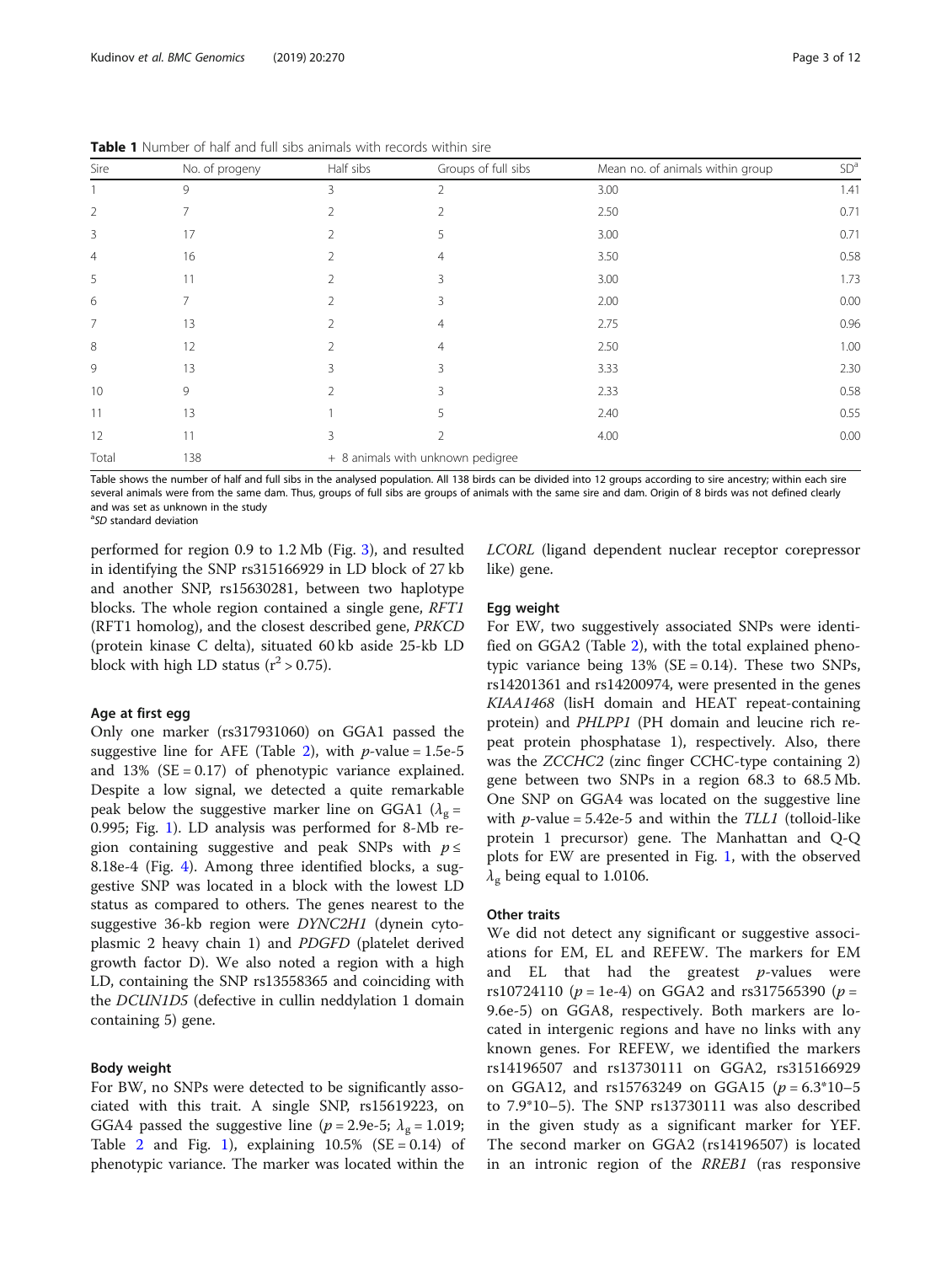<span id="page-4-0"></span>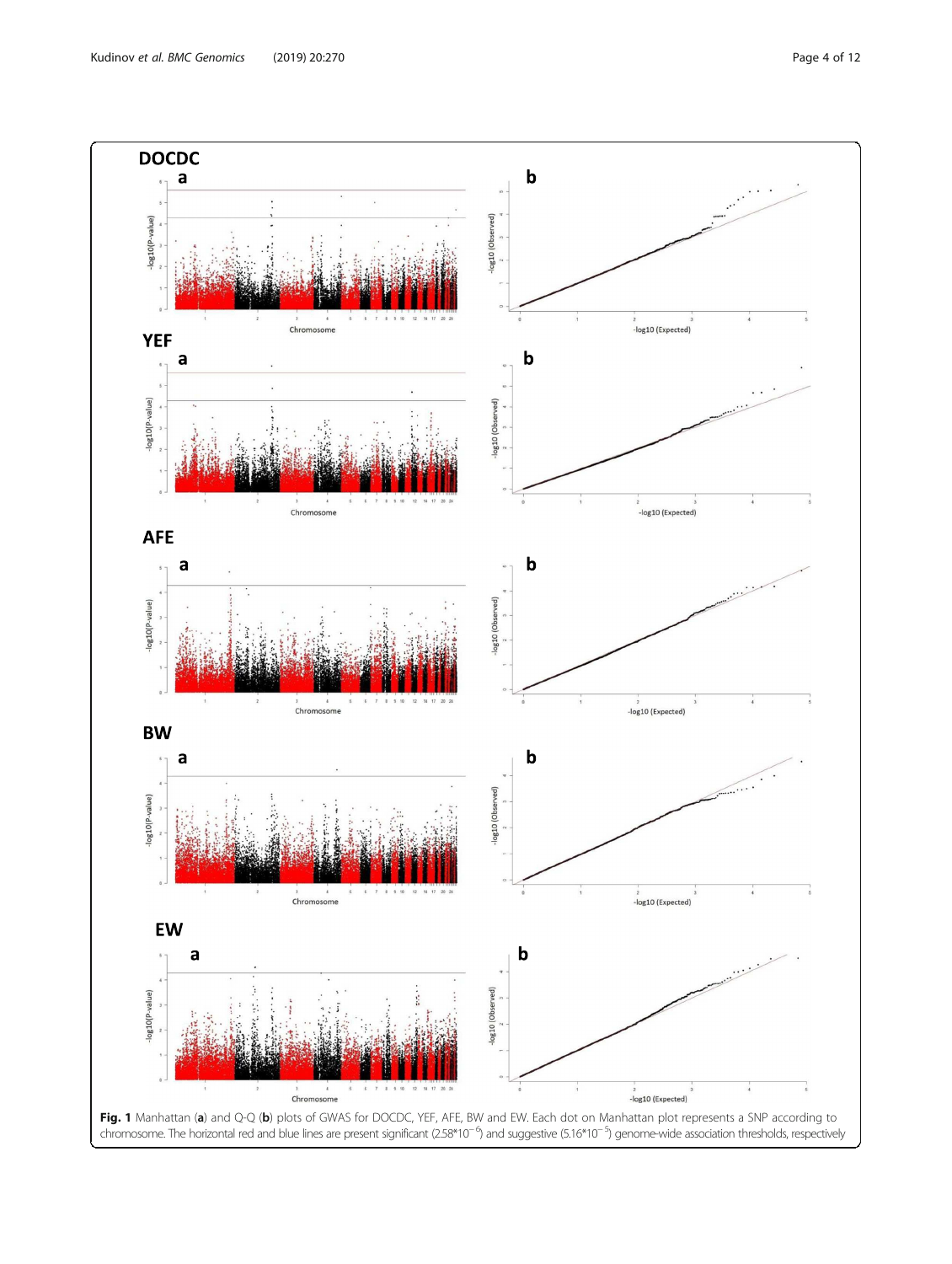<span id="page-5-0"></span>Table 2 Significant and suggestive SNPs identified for traits in the RW chickens

| Trait <sup>a</sup> | <b>SNP</b>  | $GGA^b$        | Position (bp) | Alleles | MAF <sup>c</sup> | $p$ -value            | Candidate / nearest genes |
|--------------------|-------------|----------------|---------------|---------|------------------|-----------------------|---------------------------|
| <b>DOCDC</b>       | rs314384321 | $\overline{2}$ | 123,194,966   | C/T     | 0.05             | 8.97e-06 <sup>d</sup> | SLC7A13                   |
|                    | rs15150566  | $\overline{2}$ | 122,907,241   | A/G     | 0.05             | $9.57e-06^d$          | RALYL                     |
|                    | rs15151359  | $\overline{2}$ | 124,071,457   | A/G     | 0.05             | $1.78e-05d$           | MMP16                     |
|                    | rs16116752  | $\overline{2}$ | 119,793,622   | A/G     | 0.06             | 3.76e-05 <sup>d</sup> | ZFHX4                     |
|                    | rs14243963  | $\overline{2}$ | 122,016,783   | A/G     | 0.07             | $4.26e-05d$           | IMPA <sub>1</sub>         |
|                    | rs16455118  | $\overline{4}$ | 91,252,525    | C/A     | 0.39             | $5.13e-06^d$          | <b>DYSF</b>               |
|                    | rs317256404 | 7              | 12,113,970    | A/G     | 0.46             | $1.01e-05^d$          | PLEKHM3                   |
|                    | rs16209462  | 28             | 556,300       | A/G     | 0.01             | $2.20e-05d$           | SPPL2B                    |
| YEF                | rs13730111  | $\overline{2}$ | 121,679,302   | C/T     | 0.20             | $1.24e-06^e$          | ZNF704                    |
|                    | rs316856766 | $\overline{2}$ | 123,425,663   | A/G     | 0.18             | $1.41e-05d$           | CA <sub>2</sub>           |
|                    | rs15630281  | 12             | 1,302,350     | C/T     | 0.33             | $2.08e-05d$           | <b>PRKCD</b>              |
|                    | rs315166929 | 12             | 1,006,316     | C/T     | 0.46             | $2.14e-05d$           | LOC107054345              |
| <b>AFE</b>         | rs317931060 |                | 178,102,549   | A/C     | 0.34             | $1.52e-05d$           | FGF9                      |
| BW                 | rs15619223  | $\overline{4}$ | 76,404,421    | A/C     | 0.42             | $2.90e-05d$           | <b>LCORL</b>              |
| EW                 | rs14201361  | $\overline{2}$ | 68,512,817    | A/G     | 0.19             | $3.10e-05d$           | KIAA1468                  |
|                    | rs14200974  | $\overline{2}$ | 68,304,144    | A/G     | 0.26             | $3.21e-05d$           | PHLPP1                    |
|                    | rs14439117  | $\overline{4}$ | 24,250,433    | C/T     | 0.22             | $5.42e-05^d$          | TLL1                      |

<sup>a</sup>Traits studied: DOCDC day-old chick down colour, YEF yield of extraembryonic fluid, AFE age at first egg, BW body weight, EW egg weight

<sup>b</sup>Chicken chromosome

<sup>c</sup>Minor allele frequency

<sup>d</sup>Suggestive SNPs

e Significant SNP

element binding protein 1) gene. The markers on GGA12 and GGA15 are both located in intergenic regions with no link to known genes.

Also, we found genetic correlation between the pairs of traits EL and AFE, EL and EW, and EW and YEF that was respectively  $0.48 \pm 0.09$ ,  $-0.21 \pm 0.05$ ; and  $0.82 \pm$  $0.13$  ( $p < 0.05$ ).

#### **Discussion**

#### Day-old chick down colour

Typically, the down of RW chicks at day old is coloured in different shades of yellow. The first chicks with the white down were noticed during long-term selection for low temperature tolerance. Chicks with the white down were more tolerant to low temperatures and diseases, so breeders used colour as marker during the selection process [\[3](#page-10-0)]. Over the last decade, when research and selection process was ceased, white chicks still appeared in the progeny of the studied RW population. We found eight markers suggestively associated with DOCDC. The candidate genes located on GGA2 were LRRCC1 encoding a centrosomal protein that maintains the structural integrity of the centrosome and plays a key role in mitotic spindle formation, SLC7A13 encoding a protein mediating the transport L-aspartate and L-glutamate in a sodium-independent manner, and ZFHX4 encoding a protein potentially playing a part in neural and muscle differentiation. Two extra genes, LOC107052753 and LOC101749450, were uncategorised ncRNA loci. According to the Variant Effect Predictor (VEP) examination [\[37](#page-11-0), [38](#page-11-0)], the SNPs rs15150566 and rs16116752 are intronic variants and modifiers of the genes RALYL and ZFHX4, respectively. The SNP rs14243963 is a synonymous variant meaning that has no impact on the IMPA1 gene function. The DYSF gene on GGA4 encodes a skeletal muscle protein that is involved in muscle contraction and binds caveolin-3, a skeletal muscle membrane protein, which is important in the formation of caveolae. The three other found SNPs, rs16455118, rs317256404 and rs16209462, are located within introns. The SPPL2B gene on GGA28 encodes a member of the GXGD proteases that are transmembrane proteins with two conserved catalytic motifs localized within the membrane-spanning regions. This enzyme localizes to endosomes, lysosomes, and the plasma membrane. It cleaves the transmembrane domain, which triggers cytokine expression in the innate and adaptive immunity pathways. The function of the protein encoded by the PLEKHM3 gene is characterized as metal ion binding and participation in skeletal muscle (myoblast) differentiation by acting as a scaffold protein for AKT1. None of the above genes may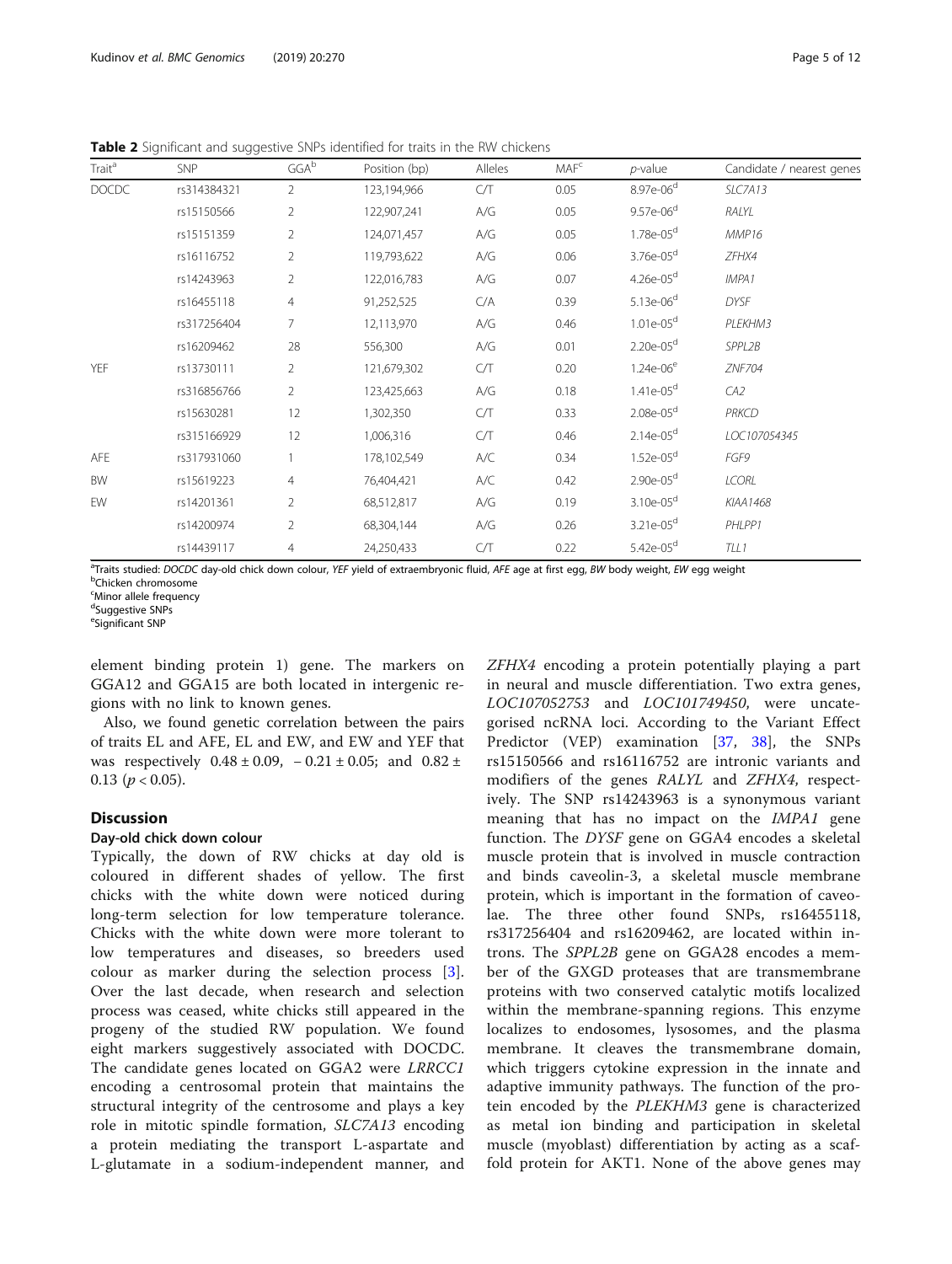<span id="page-6-0"></span>

be directly related to pigmentation or DOCDC variants.

Thus, using a case-control GWAS approach for analysing phenotypes, we detected association with the genes responsible for immune system (SPPL2B) and muscle growth (LLRCC1 and ZFHX4) in chickens. In the study by Psifidi et al. [[39\]](#page-11-0), several associations with immune resistance were also found on GGA2, but 20 Mb away from the loci detected in our study. Other associations were determined on GGA20, GGA11 and GGA13 [[39\]](#page-11-0) as well as GGA1, GGA5, GGA16 and GGA24  $[36]$  $[36]$ . Better understanding of possible correlation between cold tolerance and the white DOCDC can be achieved by more accurate phenotypic data recording. Renewed programme of strong selection for cold tolerance will facilitate an increase in the number of phenotyped and genotyped individuals to find correlation between two traits by using common statistical approaches as the first step in future studies. At the same time, growing number of the genotyped animals subject to phenotypic recording will also improve sensitivity of the GWAS analysis. The observed genomic inflation factor  $(\lambda_{\mathrm{g}})$  was

close to 1, suggesting no population stratification. The Q-Q plot revealed a slight deviation from the distribution under the null hypothesis, which indicated a moderate association between SNPs and DOCDC.

#### Yield of extraembryonic fluid

This trait is highly important in the process of producing embryo vaccines. Specific pathogen-free (SPF) eggs having no antibodies or pathogens are widely used for producing vaccines for animals and humans. Increasing volume of extraembryonic fluid results in a higher virus titre meaning an essential economical effect for biological preparation producers. The observed average YEF (9.5 ml; Table [3](#page-7-0)) means that three eggs are required to produce a single vaccine dose. Industry demand in establishing domestic poultry stocks producing SPF eggs for internal market inspired the current research targeting YEF in the RW breed. Trait variation in generation  $F_0$  was 17%, and selection of birds based on increasing of YEF level reduce it to 9.8% in  $F_3$ . We did not find any previous GWASs on extraembryonic fluid, although some papers [\[10](#page-10-0), [11](#page-10-0)] discussed selection in chickens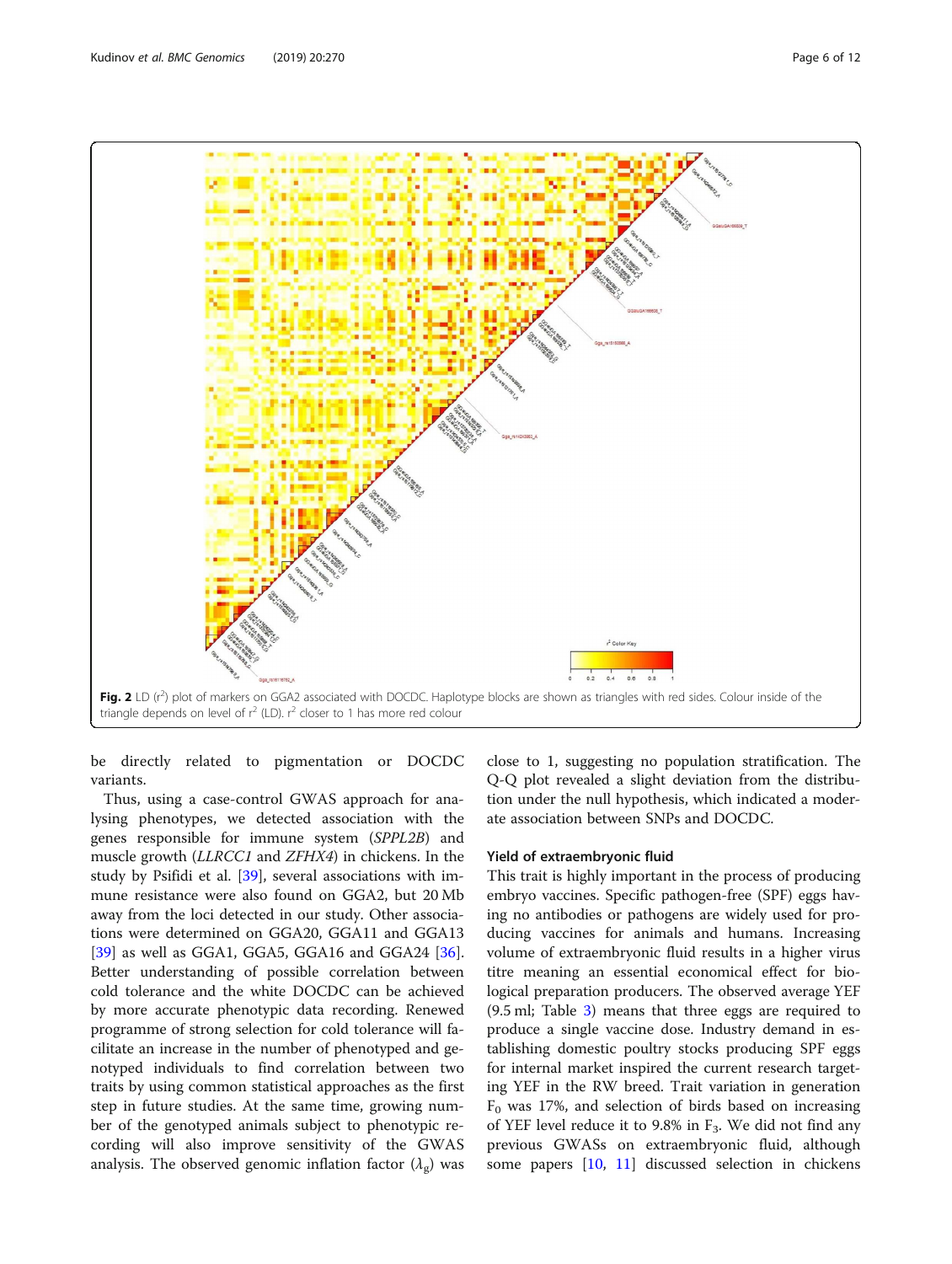<span id="page-7-0"></span>

based on the allanto-amniotic fluid volume, suggesting that because of a limited number of SPF egg producers there might be a restricted amount of information available.

The present study revealed two SNPs on GGA2 significantly and suggestively associated with YEF. Both markers are located in intronic regions. Close browsing of the region showed that significant marker was included in the ZNF704 gene known to have expression in ovary and endometrium. The nearest to the suggestive SNP was the CA2 gene responsible for encoding a protein that catalyses reversible hydration of carbon dioxide. Other suggestive regions were detected on GGA12, containing RFT1 that is homologous to a yeast gene encoding an enzyme of the endoplasmic reticulum membrane in the pathway for the N-glycosylation of proteins, and the PRKCD gene encoding a protein from the kinase C family of serine- and threonine-specific protein kinases that is a positive regulator of the cell cycle progression and can positively or negatively regulate apoptosis. The PRKCD gene is expressed mainly in blood vessels and during their development, while one of the allantois functions is transport of oxygen, nutrients and excretion products, which is similar to the blood vessel system. The observed  $\lambda_{\rm g}$  was lower than 1 and deviation of markers on the Q-Q plot was lower, suggesting a possible bias in GWAS.

In the study conducted by Psifidi et al. [[39\]](#page-11-0), several QTLs related to AFE and available in the Chicken QTLdb [\[40](#page-11-0)] were detected on GGA1, GGA2, GGA3, GGA4, GGA5, GGA7, GGA11, GGA13, GGA24 and GGAZ. A GWAS analysis of AFE presented by Yuan et al. [\[33](#page-11-0)] was based on White Leghorns and found suggestive associations on GGA16 and GGA23. Despite our expectations, we detected only one SNP suggestively associated with AFE on GGA1 and no significant associations. Within the SNP proximity we found three blocks with high LD structure. Two genes closest to an LD block that included the suggestive SNP were: DYNC2H1 responsible for a protein involved in retrograde transport in the cilium and playing a role in intraflagellar transport, a process required for ciliary/flagellar assembly, and PDGFD encoding protein member of the platelet-derived growth factor family. Third gene,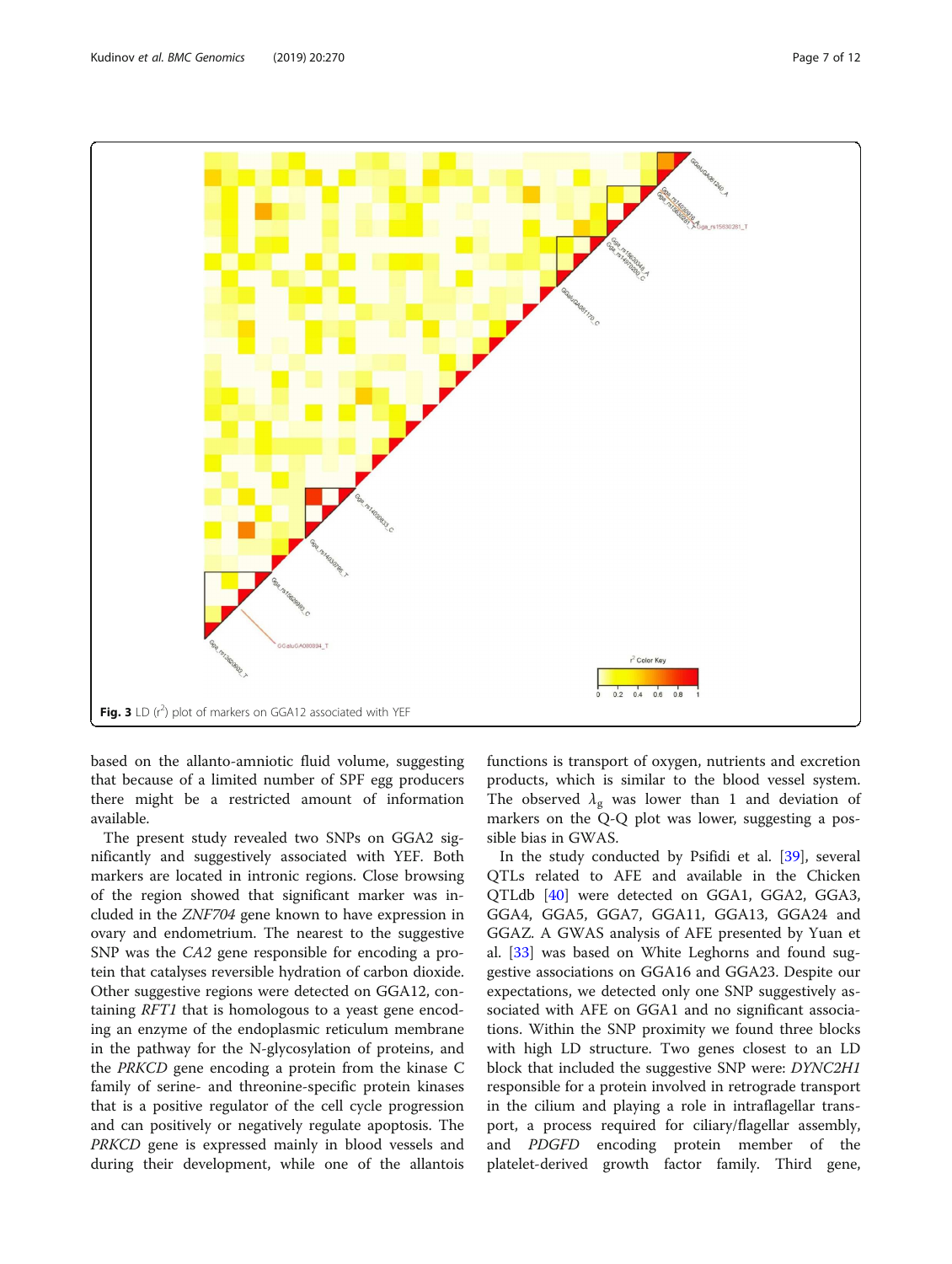

Table 3 Basic statistics of recorded chicken performance data

| Trait <sup>a</sup> | Observations Min Max Mean SD <sup>b</sup> |      |      |        |      | Heritability $\pm$ SE <sup>c</sup> |
|--------------------|-------------------------------------------|------|------|--------|------|------------------------------------|
| EW, g              | 146                                       | 43   | 61   | 50.1   | 3.4  | $0.53 \pm 0.03$                    |
| EM, q              | 146                                       | 5.   | 11   | 9.2    | 0.9  | N/A <sup>d</sup>                   |
| BW, g              | 146                                       | 1175 | 2360 | 1681.4 |      | $197.2 \quad 0.47 \pm 0.01^e$      |
| YEF, ml            | 146                                       | 5    | 15   | 9.5    | 1.7  | $0.17 \pm 0.01$                    |
| <b>RFFFW</b>       | 146                                       | 0.1  | 0.3  | 0.2    | 0.03 | N/A <sup>d</sup>                   |
| AFE, days          | 146                                       | 161  | 186  | 167.1  | 4.9  | $0.36 \pm 0.01^e$                  |
| EL                 | 146                                       | 76   | 194  | 142.5  | 20.8 | $0.21 \pm 0.01$                    |

<sup>a</sup>Traits studied: EW egg weight, EM embryo mass, BW body weight, YEF yield of extraembryonic fluid, REFEW ratio of extraembryonic fluid to egg weight, AFE age at first egg, EL number of eggs

**b**SD standard deviation

<sup>c</sup>SE standard error

<sup>d</sup>N/A data not available

<sup>e</sup>Retrieved from data in Niknafs et al. [[50\]](#page-11-0)

DCUN1D5, was found in an adjacent LD block and plays a part in neddilation of the NEDD8 gene and SCF-complex (Skp, Cullin, F-box containing complex). Because  $\lambda_{\rm g}$  was close to 1, no population stratification should be assumed. The Q-Q plot showed a slight deviation from the expected value, which indicated a moderate association between SNPs and AFE.

#### Body weight

Previous studies showed a suggestive association of BW with a single SNP on GGA4 [\[41,](#page-11-0) [42](#page-11-0)]. The SNP detected in our investigation was in the LCORL gene, polymorphisms in which are linked with measures of skeletal frame size and adult height. Some GWASs [[39](#page-11-0), [41](#page-11-0), [43](#page-11-0)] showed significant associations of BW with markers on GGA4. SNPs and genes described in previous reports were not concordant with our study, although they suggested a quite a narrow region between 60 and 80 Mb on GGA4 using the same 60 K SNP chip [\[39](#page-11-0), [41,](#page-11-0) [43](#page-11-0)]. Limited number of genotyped birds, small population and direct phenotypic data can be possible explanation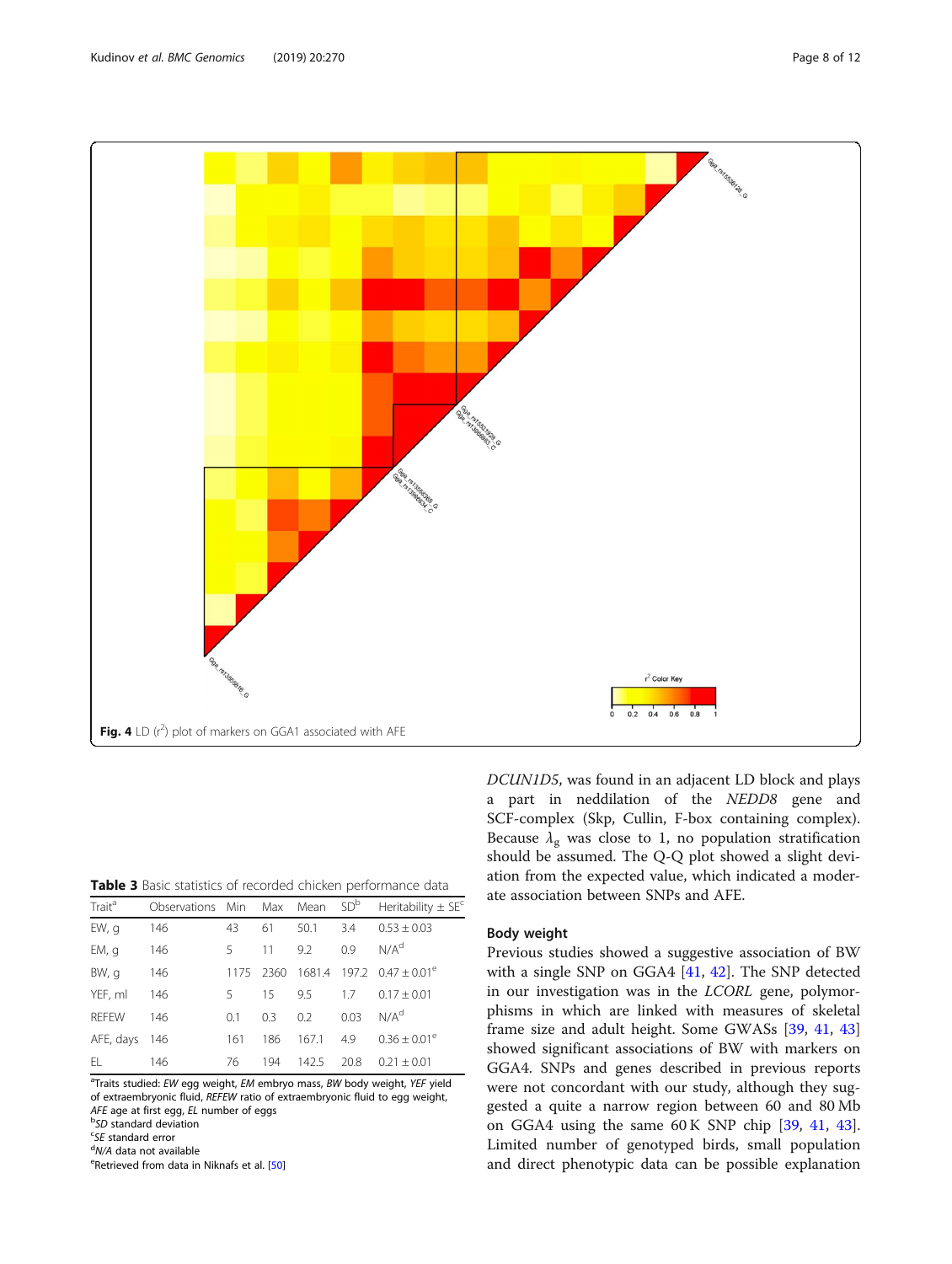<span id="page-9-0"></span>of a weak signal of SNPs in the given study. Despite the absence of significant associations, we presume the LCORL gene as a possible candidate responsible for birds growing and body weight improvement. The observed values on the Q-Q plot had negative deviation from the expected values, and at the same time  $\lambda_{\rm g}$  was close to 1. In this particular case, the GWAS led to an association that can be treated as underestimated.

#### Egg weight

Studies related to the association of EW with SNPs were done by Liao et al. [\[44](#page-11-0)] and Fan et al. [\[45](#page-11-0)]. Both studies focused on significant association with markers on GGA4, but several associations were also shown on GGA7, GGA3, GGA1 and GGA2. We found two suggestively associated SNPs that were 67.2 Mb away from rs14254270 on GGA2 published in the Fan et al. paper [\[45](#page-11-0)]. These were located within the PHLPP1 gene encoding a protein, which promotes apoptosis by dephosphorylating and inactivating the serine/threonine kinase and conventional/ novel protein kinase C (PKC) isoforms, and KIAA1468 that participates in intracellular cholesterol transport. A single suggestive SNP was also detected on GGA4, and, as compared to previously shown results, the marker was situated 2 Mb aside from the published rs313911044 but close to ZCCHC2, with annotations related to this gene including nucleic acid binding and phosphatidylinositol binding. A high population stratification was shown by  $\lambda_{\rm g}$  in EW, whereas the Q-Q plot reflected a low deviation of expected and observed markers.

#### Other traits

Although there were no significant or suggestive SNP associations for EM, EL and REFEW, we additionally established genetic correlation for few pairs of phenotypic traits. The observed correlation can be used as a ground for multi-trait GWAS as described in Turley et al. [[46\]](#page-11-0). In particular, EL may be analysed along with YEF as these traits had a high genetic correlation  $(r =$ 0.48  $\pm$  0.09,  $p$  < 0.05). The traits EW and YEF were highly correlated ( $r = 0.82 \pm 0.13$ ,  $p < 0.05$ ) and should be analysed together, as well. A similar correlation coefficient between EW and the absolute YEF value  $(r = 0.71 \pm 0.03,$  $p < 0.01$ ) was previously reported for the Russian White breed, while that between EW and the relative YEF value was  $0.31 \pm 0.06$  ( $p < 0.01$ ) [[47\]](#page-11-0). At the same time, the found negative correlation between EL and EW  $(r = 0.26 \pm 0.05$ ,  $p < 0.05$ ) comparable to that in other studies (e.g.  $-0.37 \pm 0.06$ , [[48\]](#page-11-0)) should be taking into consideration because of an expected interest of farmers to get large number of eggs during laying period.

#### Conclusions

Our study has represented the first GWAS analysis completed on Russian gene pool chickens. The significant and suggestive associations we found for YEF may serve as an important information for future allanto-amniotic fluid studies. The hypothetical association between the white DOCDC and cold tolerance in chicks will be investigated further and in more detail to provide a genetic source of adaptation in poultry. Studies on production traits provided essential information for future breed development and selection programme at the RRIFAGB Collective Use Centre 'Genetic Collection of Rare and Endangered Chicken Breeds' (CUC GCRECB). To assess potential of the found markers for marker-assisted selection (MAS), it would be desirable to perform a deeper analysis of suggestive regions using an expanded dataset and sequence information. The RW breed can be a valuable resource for local farmers and biotechnology sector, and the obtained data will further be used at the CUC GCRECB to select a breeding core for SPF eggs production.

In future studies, collection of additional phenotypic data and genotypes will be done for the RW breed, and MAS will be explored using SNPs that would explain a larger proportion of phenotypic variance. In addition, an extended GWAS can be done by using multi-trait analysis [\[46\]](#page-11-0) for the correlated trait pairs identified in this study (EL–AFE, EL–EW and EW–YEF).

#### Methods

#### Samples and traits

Blood samples were collected from the wing vein of chickens by the standard venepuncture procedure. Animals were kept alive after blood collection and were not culled after the experiment. Genomic DNA was isolated from blood samples using a phenol/chloroform method [[49\]](#page-11-0). DNA concentration ranged between 50 and 500 ng/ μl. DNA quality and concentration corresponded to the requirements for the Illumina Infinium SNP genotyping platform.

The experimental chickens were a resource population of the RW breed maintained at the RRIFAGB CUC GCRECB. They were kept under the same conditions in individual cages and fed a commercial diet that contained 17% raw protein and 270 kcal energy per 100 g. In the current GWAS, 146 individuals representing progeny of 12 sires were tested. According to the pedigree, all animals descending from one sire were presented by half sibs (i.e. produced from different dams) and full sibs (from the same dam). The progeny data for each sire including number of half sibs, number of full sibs groups, mean number and standard deviation are given in Table [1.](#page-2-0) Eight animals with phenotypic records but unknown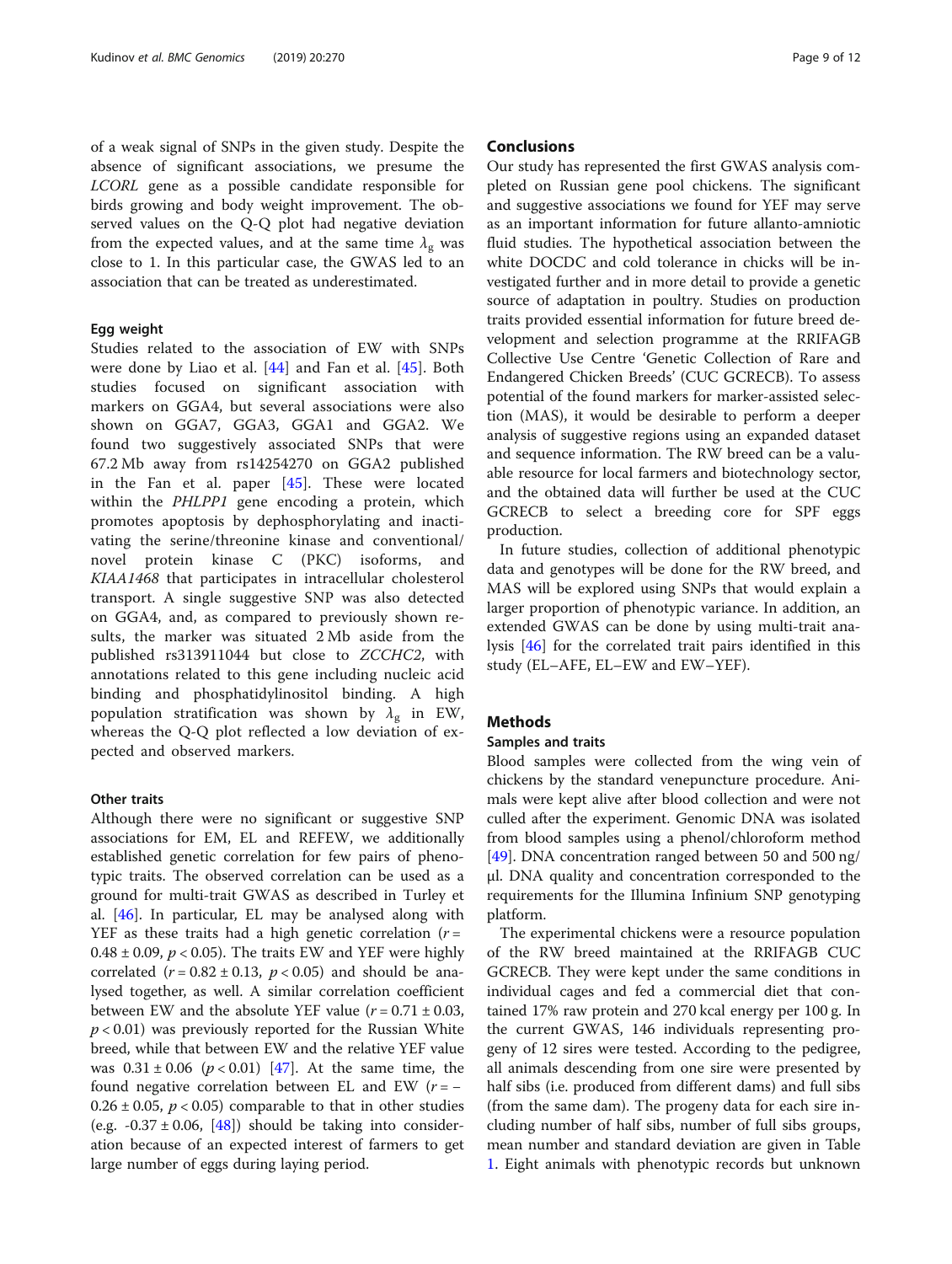<span id="page-10-0"></span>pedigree information were also included into the analysis.

The GWASs were performed using seven phenotypic traits: EW, YEF, REFEW, EM, EL, AFE, BW and DOCDC. For the EW, YEF and EM traits six sequentially laid eggs were determined per hen at age of 34 weeks. Liquid volume as a measure of YEF, and EM were found in 12.5-days embryos (see also Additional file [2](#page-9-0)). Total number of eggs (EL) was recorded during the egg laying period from first egg up to age of 52 weeks. BW of live hens was measured at age of 52 weeks. All data deviating by ±3 SD and more from a mean was excluded prior to analysis. DOCDC trait was recorded for genotyped animals by visual control on the first day after hatching. The case-control trait had two levels: white and yellow (Additional file [3:](#page-9-0) Figure S1).

Heritability estimates for EW, YEF and EL were computed by means of parent-offspring regression. Due to the lack of phenotypic records from parents for AFE and BW in the present study, their heritability values were derived from the data published by Niknafs et al. [\[50](#page-11-0)], while no heritability estimates were available for EM and REFEW. Descriptive statistics for quantitative traits used in association studies were calculated in RStudio [[51\]](#page-11-0). Heritability and descriptive statistics are shown in Table [3](#page-7-0).

#### Genotyping

Genotyping was performed in the GeneSeek, Inc. laboratory (Lincoln, NE, USA) using Illumina Chicken 60KBeadChip. Quality control was carried out using the Plink1.9 programme [[52](#page-11-0)]. SNPs were removed if they did not pass the following criteria: the call rate was less than 95%, minor allele frequency was lower than 0.01, missing rate per SNP was more than 20%, and Hardy-Weinberg equilibrium probability was less than 1e-4. SNPs on the sex chromosome GGAZ as well as linkage groups LGE64 and LGE22 treated as chromosomes were also excluded from the analysis. Missing SNPs were imputed using the Beagle 4.1 software [\[53](#page-11-0)]. The final SNP dataset was presented by 28 autosomes and embraced 35,390 SNPs. Marker information per chromosome is summarised in Additional file [1:](#page-9-0) Table S1. Extremely high SNP density on GGA16 resulted from lower number of SNPs used and smaller chromosome length.

#### Whole genome association studies

A whole genome scan, with accounting of high relationship structure, was performed using a mixed model approach implemented in the Efficient Mixed-Model Association eXpedited (EMMAX) software [\[54\]](#page-11-0). SNP effect was computed using the following model:  $Y = Xb +$  $u + e$ , where Y is a vector of phenotypes, b is a SNP effect,  $X$  is a design matrix of SNP genotypes,  $u$  is a vector of additive genetic effects assumed to be normally distributed with the mean equal to 0 and (co) variance  $\sigma_a^2$  G, with  $\sigma_a^2$  as the additive genetic variance and G as the genomic relationship matrix, and  $e$  is a vector of random residual effects. The genome-wide significance was assessed using the simpleM method  $[41, 55]$  $[41, 55]$  $[41, 55]$  in R  $[56]$  $[56]$ , for calculation of effective number of independent tests,  $M_{\text{eff}}$ . The significance and suggestive levels were set as  $2.58*10^{-6}$  (0.05/19,381) and  $5.16*10^{-5}$  (1.00/19,381), respectively. The Q-Q and Manhattan plots were derived from the GWAS results using the qqman package [\[57](#page-11-0)] within the R software. Genomic inflation factor  $(\lambda_g)$  was computed based on  $p$ -values from the GWAS analysis by determining a ration between the median of the resulting chi-squared test statistics and the expected median of the chi-squared distribution in the R software. Estimation of phenotypic variance and heritability using the genomic-relatedness-based restricted maximum-likelihood (GREML) method in family data  $[58]$  $[58]$  was done by means of the GCTA software [[59](#page-11-0)], threshold level for off-diagonals (make-bK parameter) being set at 0.5 that corresponds to close relationships among animals.

The post GWAS analysis included the LD determination of the chromosomal regions with significant SNPs that was performed using PLINK and Big-LD R-package [[60\]](#page-11-0). Ensembl genome database including Gallus\_gallus-5.0 genome browser and VEP [\[37](#page-11-0), [38](#page-11-0)], NCBI databases [[61\]](#page-11-0) and GeneCards [[62\]](#page-11-0) were used for getting information about SNPs and relevant gene annotation.

#### Additional files

[Additional file 1:](https://doi.org/10.1186/s12864-019-5605-5) Table S1. Basic information for SNP markers per chromosome after quality control. (DOCX 29 kb) [Additional file 2:](https://doi.org/10.1186/s12864-019-5605-5) Description of the YEF and EM traits recording. (DOCX 13 kb) [Additional file 3:](https://doi.org/10.1186/s12864-019-5605-5) Figure S1. Day old chicks with the white (A) and yellow (B) down colour. (JPG 586 kb)

#### Abbreviations

AFE: Age at first egg; bp: Base pair; BW: Body weight; CUC GCRECB: Collective Use Centre 'Genetic Collection of Rare and Endangered Chicken Breeds; DOCDC: Day-old chick down colour; EL: Egg production; EM: Embryo mass; EW: Egg weight; GGA: Chicken (Gallus gallus) chromosome; GWAS: Genome-wide association study; kb: Kilobase; LD: Linkage disequilibrium; MAS: Marker-assisted selection; Mb: Megabase; ncRNA: Non-coding RNA; Q-Q: Quantile-quantile; QTL: Quantitative trait locus; REFEW: Ratio of extraembryonic fluid to egg weight; RRIFAGB: Russian Research Institute of Farm Animal Genetics and Breeding; RW: Russian White; SD: Standard deviation; SE: Standard error; SNP: Single nucleotide polymorphism; SPF: Specific pathogen-free; VEP: Variant Effect Predictor; YEF: Yield of extraembryonic fluid

#### Acknowledgements

We acknowledge the RRIFAGB CUC GCRECB for providing chicken samples.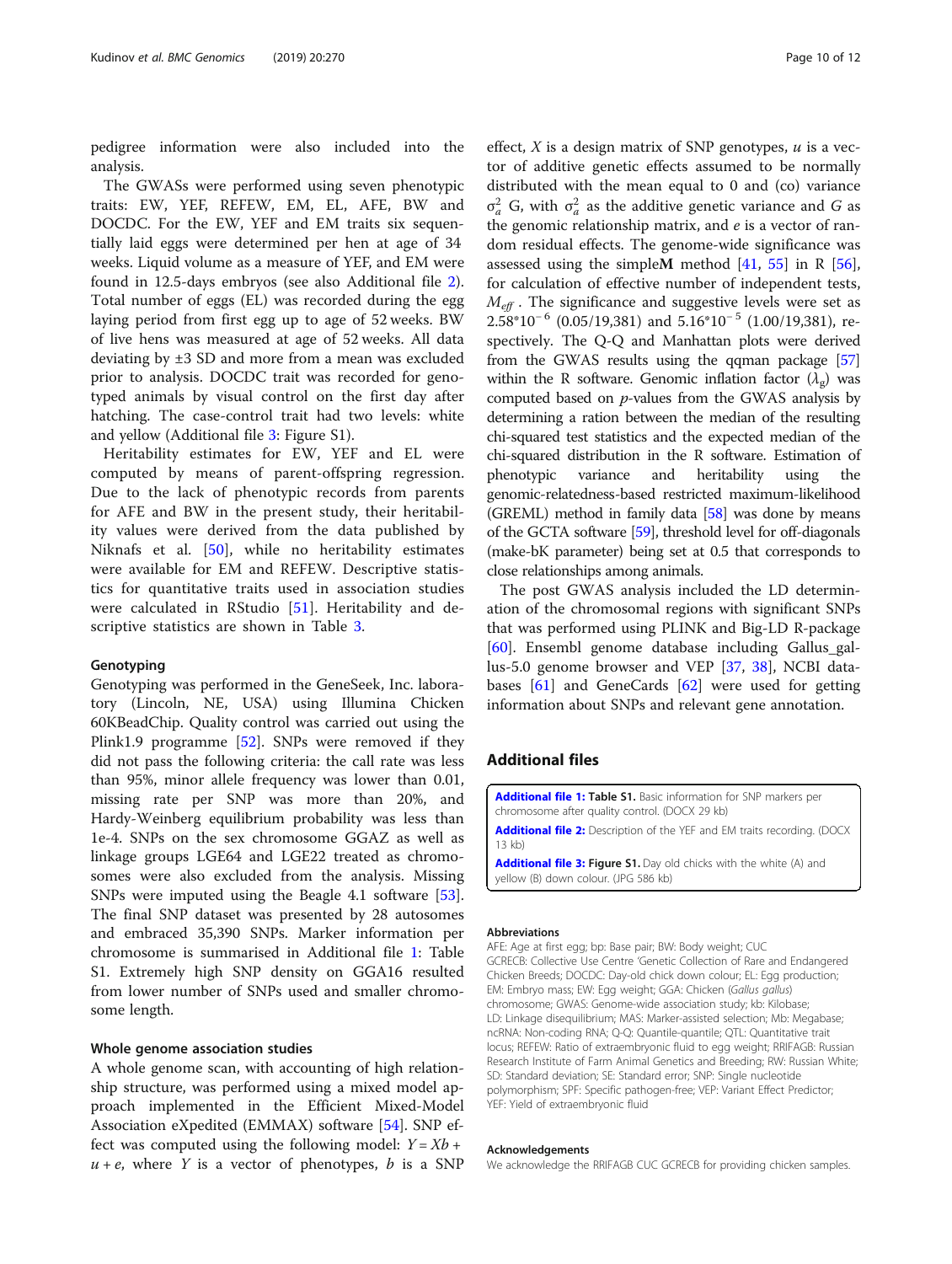#### <span id="page-11-0"></span>Funding

The research was part of the Project No. 16–16-04060 funded by the Russian Science Foundation. Except the financial support, the funder had no role in study design, data collection and analysis, decision to publish, or preparation of the manuscript.

#### Availability of data and materials

Poultry genotypes used during the current study are available from the corresponding author upon a reasonable request. In addition, the list of proposed genes and their position that were found in this study are provided in the Table [2](#page-4-0) in this manuscript.

#### Authors' contributions

AAK contributed to the experiment design, sampling, genotyping, data analysis, and writing the main text of the manuscript. ESF took part in phenotypic data collection and evaluation. OIS, OVM and TAL contributed to designing population selection programme, sampling, genotyping and work revision. NVD produced and analysed the data, and contributed to the experiment design and manuscript writing. KVP and AIM participated in the experiment design, data analysis and manuscript writing. MNR and DKG contributed to discussion of the results and manuscript writing. All listed authors have read and approved the final manuscript.

#### Ethics approval and consent to participate

The study was approved by the Ethical & Animal care committee of the RRIFAGB — Branch of the L. K. Ernst Federal Science Centre for Animal Husbandry. Animals were handled with respect to the Russian Federal Law No. 498-FZ on Responsible Treatment of Animals and on Amendments to Certain Legislative Acts of the Russian Federation.

#### Consent for publication

Not applicable.

#### Competing interests

The authors declare that they have no competing interests.

#### Publisher's Note

Springer Nature remains neutral with regard to jurisdictional claims in published maps and institutional affiliations.

#### Author details

<sup>1</sup>Russian Research Institute of Farm Animal Genetics and Breeding Branch of the L. K. Ernst Federal Science Centre for Animal Husbandry, Pushkin, St Petersburg 196601, Russia. <sup>2</sup>University of Helsinki, FI-00014 Helsinki, Finland. <sup>3</sup>School of Biosciences, University of Kent, Canterbury, Kent CT2 7NJ, UK.

#### Received: 21 August 2018 Accepted: 13 March 2019 Published online: 04 April 2019

#### References

- 1. Weigend S, Romanov MN. The world watch list for domestic animal diversity in the context of conservation and utilisation of poultry biodiversity. Worlds Poult Sci J. 2002;58(4):519–38.
- 2. Food and Agriculture Organization of the United Nations. Food outlook: biannual report on global food markets, November 2017. Rome: Food and Agriculture Organization of the United Nations; 2017. p. 144p.
- 3. Sokolova AN. [Genetic and selection methods of creation of a chicken population with an increased resistance to neoplasms]. Author's abstract, Diss. Doct. Agr. Sci. St. Petersburg, Pushkin: RRIFAGB; 1999. 56 p.
- Weigend S, Romanov MN. Current strategies for the assessment and evaluation of genetic diversity in chicken resources. Worlds Poult Sci J. 2001; 57(3):275–88.
- 5. Soller M, Weigend S, Romanov MN, Dekkers JC, Lamont SJ. Strategies to assess structural variation in the chicken genome and its associations with biodiversity and biological performance. Poultry Sci. 2006;85(12):2061–78.
- 6. Yurchenko O, Makarova A, Karpukhina I, Vakhrameev A. Domestic breeds and populations of chickens. Zhivotnovod Ross. 2017;(2):7–10.
- 7. Paronyan IA, Yurchenko OP. Domestic fowl. In: Dmitriev NG, Ernst LK, editors. Animal genetic resources of the USSR. Rome: Food and Agriculture Organization of the United Nations; 1989. FAO Animal Production and Health Paper 65, ch. 13. p. 437–68.
- 8. Dementeva NV, Romanov MN, Kudinov AA, Mitrofanova OV, Stanishevskaya OI, Terletsky VP, Fedorova ES, Nikitkina EV, Plemyashov KV. Studying the structure of a gene pool population of the Russian white chicken breed by genome-wide SNP scan. Selskokhoziaĭstvennaia Biol. 2017;52(6):1166–74.
- 9. Hutt FB. Snow-white down in the chick. J Hered. 1951;42(3):117–20. 10. Tyapugin E. Selection of chicken embryos for the biological industry.
- Ptitsevodstvo (Moscow). 2012;(1):45–9. 11. Lapa MA. Influence of various factors on the volume of the allanto-amniotic
- fluid of the developing chick embryos. Izvestiya of the St. Petersburg State Agrarian Univ. 2014;37:65–8.
- 12. Lapa MA. Influence of the genotype of dams and sires, and the age of developing chick embryos on the volume and quality of the allantoamniotic fluid. Genetika i razvedenie zhivotn. 2015;(1):14–20.
- 13. van Kaam JBCHM, van Arendonk JAM, Groenen MAM, Bovenhuis H, Vereijken ALJ, Crooijmans RPMA, van der Poel JJ, Veenendaal A. Whole genome scan for quantitative trait loci affecting body weight in chickens using a three generation design. Livest Prod Sci. 1998;54(2):133–50.
- 14. Tatsuda K, Fujinaka K, Genetic mapping of the OTL affecting body weight in chickens using a  $F_2$  family. Br Poult Sci. 2001;42(3):333-7.
- 15. Ikeobi CO, Woolliams JA, Morrice DR, Law A, Windsor D, Burt DW, Hocking PM. Quantitative trait loci for meat yield and muscle distribution in a broiler layer cross. Livest Prod Sci. 2004;87(2–3):143–51.
- 16. Zhou H, Deeb N, Evock-Clover CM, Ashwell CM, Lamont SJ. Genome-wide linkage analysis to identify chromosomal regions affecting phenotypic traits in the chicken. II Body composition. Poultry Sci. 2006;85(10):1712–21.
- 17. Ambo M, Moura AS, Ledur MC, Pinto LF, Baron EE, Ruy DC, Nones K, Campos RL, Boschiero C, Burt DW, Coutinho LL. Quantitative trait loci for performance traits in a broiler x layer cross. Anim Genet. 2009;40(2):200-8.
- 18. Goraga ZS, Nassar MK, Brockmann GA. Quantitative trait loci segregating in crosses between New Hampshire and white Leghorn chicken lines: I. Egg production traits. Anim Genet. 2012;43(2):183–9.
- 19. Nassar MK, Goraga ZS, Brockmann GA. Quantitative trait loci segregating in crosses between New Hampshire and white. Leghorn chicken lines: II. Muscle weight and carcass composition. Anim Genet. 2012;43(6):739–45.
- 20. Nassar MK, Goraga ZS, Brockmann GA. Quantitative trait loci segregating in crosses between New Hampshire and white Leghorn chicken lines: III. Fat deposition and intramuscular fat content. Anim Genet. 2013;44(1):62–8.
- 21. Dunn IC, Miao YW, Morris A, Romanov MN, Wilson PW, Waddington D. A study of association between genetic markers in candidate genes and reproductive traits in one generation of a commercial broiler breeder hen population. Heredity. 2004;92(2):128–34.
- 22. Shen X, Zeng H, Xie L, He J, Li J, Xie X, Luo C, Xu H, Zhou M, Nie Q, Zhang X. The GTPase activating rap/RanGAP domain-like 1 gene is associated with chicken reproductive traits. PLoS One. 2012;7(4):e33851.
- 23. Boschiero C, Jorge EC, Ninov K, Nones K, do Rosário MF, Coutinho LL, Ledur MC, Burt DW, Moura AS. Association of IGF1 and KDM5A polymorphisms with performance, fatness and carcass traits in chickens. J Appl Genet. 2013; 54(1):103–12.
- 24. Felício AM, Boschiero C, Balieiro JC, Ledur MC, Ferraz JB, Moura AS, Coutinho LL. Polymorphisms in FGFBP1 and FGFBP2 genes associated with carcass and meat quality traits in chickens. Genet Mol Res. 2013;12(1):208–22.
- 25. Felício AM, Boschiero C, Balieiro JC, Ledur MC, Ferraz JB, Michelan Filho T, Moura AS, Coutinho LL. Identification and association of polymorphisms in CAPN1 and CAPN3 candidate genes related to performance and meat quality traits in chickens. Genet Mol Res. 2013;12(1):472–82.
- 26. Sheng Q, Cao D, Zhou Y, Lei Q, Han H, Li F, Lu Y, Wang C. Detection of SNPs in the cathepsin D gene and their association with yolk traits in chickens. PLoS One. 2013;8(2):e56656.
- 27. Pértille F, Zanella R, Felício AM, Ledur MC, Peixoto JO, Coutinho LL. Identification of polymorphisms associated with production traits on chicken (Gallus gallus) chromosome 4. Genet Mol Res. 2015;14(3):10717–28.
- 28. Dementeva NV, Mitrofanova OV, Tyshchenko VI, Terletskiy VP, Yakovlev AF. The rate of weight gain and productivity of a chicken broiler cross with various polymorphic types of the myostatin gene. Russ J Genet Appl Res. 2017;7(1):1–5.
- 29. Mitrofanova OV, Dementeva NV, Krutikova AA, Yurchenko OP, Vakhrameev AB, Terletskiy VP. Association of polymorphic variants in MSTN, PRL, and DRD2 genes with intensity of young animal growth in Pushkin breed chickens. Tsitol Genet. 2017;51(3):179–84.
- 30. Lee MO, Womack JE, Romanov MN, Plemyashov KV, Dementieva NV, Mitrofanova OV, Barkova OY. Haplotype structure and copy number